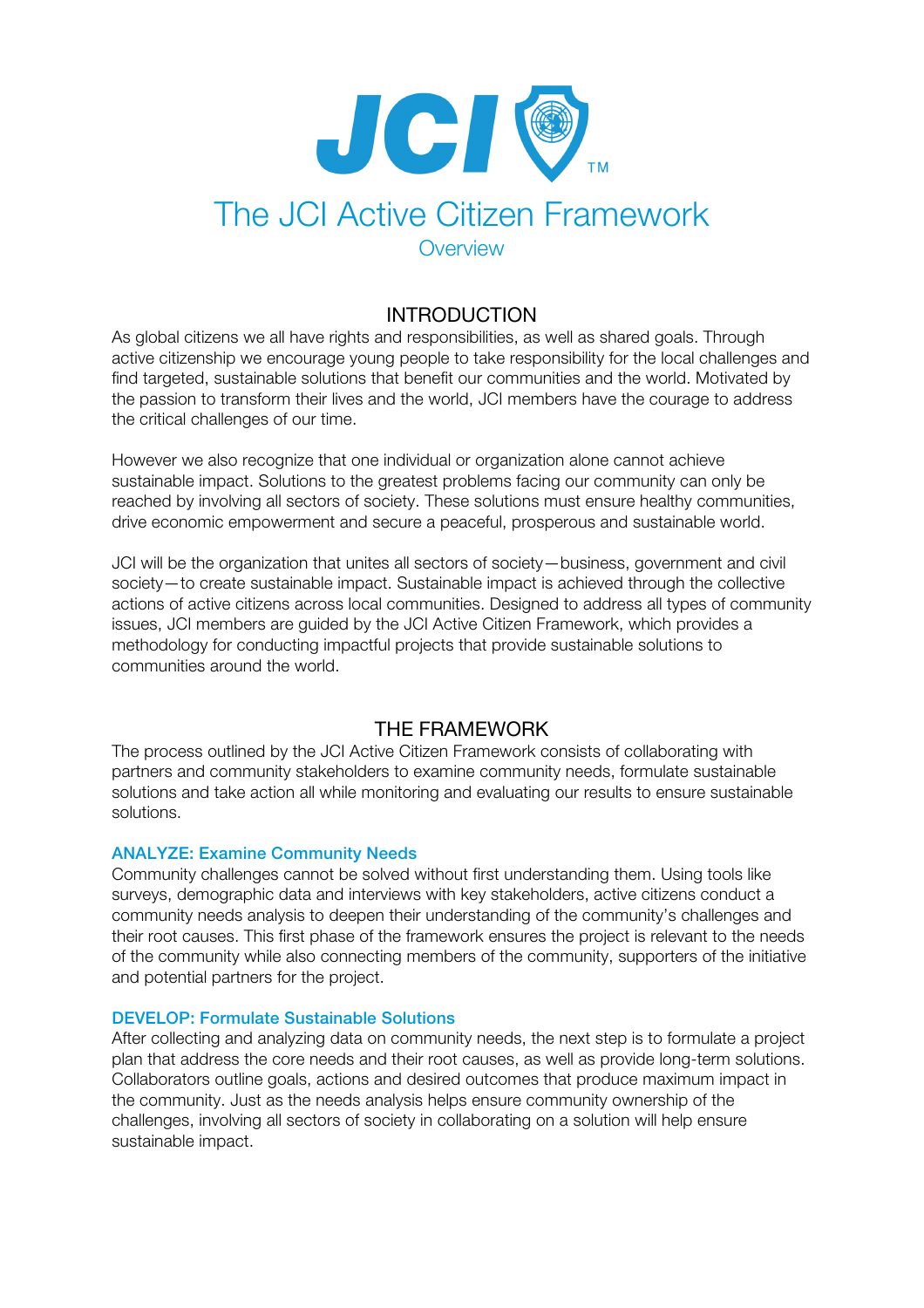#### STAGES OF COMMUNITY DEVELOPMENT

The community can address the challenges it faces through three integrated stages of development that will drive a community toward prosperity and enhance development.

#### Stage 1: Health and Wellness

Healthy people are fundamental to building a successful society. Projects related to this stage address barriers that stand between citizens and healthy lives. Solutions may include disease prevention, enhancing sanitation and increasing access to medical treatment.

Projects related to Global Goal #1: No Poverty, Global Goal #2: Zero Hunger, Global Goal #3: Good Health and Well-Being, and Global Goal #6 Clean Water and Sanitation will apply to this stage.

#### Stage 2: Education and Economic Empowerment

Education and economic empowerment are the engines behind economies, lifting citizens out of poverty and putting them on a path toward sustainable development. This step builds on the foundation of Health and Wellness to ensure the development of skills and opportunities related to economic growth, employment, gender equality and entrepreneurship.

Projects related to Global Goal #4: Quality Education, Global Goal #5 Gender Equality, Global Goal #8: Decent Work and Economic Growth, Global Goal #9: Industry, Innovation and Infrastructure, and Global Goal #10: Reduced Inequalities will apply to this stage.

#### Stage 3: Peace, Prosperity and Sustainability

When addressing issues in the first two stages, we must take a long-term view of development. Avoiding environmental and economic crisis that reverse progress requires a sustainable approach. Projects in stage three will prepare a community to maintain its successes by educating businesses and the public about their role in all types of sustainability including environmental sustainability as well as Corporate Social Responsibility.

Projects related to Global Goal #7: Affordable and Clean Energy, Global Goal #11: Sustainable Cities and Communities, Global Goal #12: Responsible Consumption and Production, Global Goal #13: Climate Action, Global Goal #14: Life Below Water, Global Goal #15: Life on Land, Global Goal #16: Peace, Justice and Strong Institutions, and Global Goal #17: Partnerships for the Goals will apply to this stage.

#### EXECUTE: Take Action

Once the community need and root causes have been identified, take action by mobilizing resources, rallying support and implementing the project plan. By combining resources across sectors from key stakeholders, the community is enabled to achieve even greater sustainable impact. During this stage, communication, action and accountability is key to ensuring positive results and sustainable impact.

#### REVIEW: Monitor and Evaluate Results

Throughout the project, progress and results must be monitored to determine if the goal is on track to being achieved. Compare data collected during the needs analysis phase to data collected during and after the project to measure how much positive change was created. After completion, take the time to reflect on the actions taken and evaluate the team's performance in creating a long-lasting impact. The project's results will prove JCI's value to partners and help earn recognition as the organization that unites all sectors of society to create sustainable impact.

#### **PARTNERSHIPS**